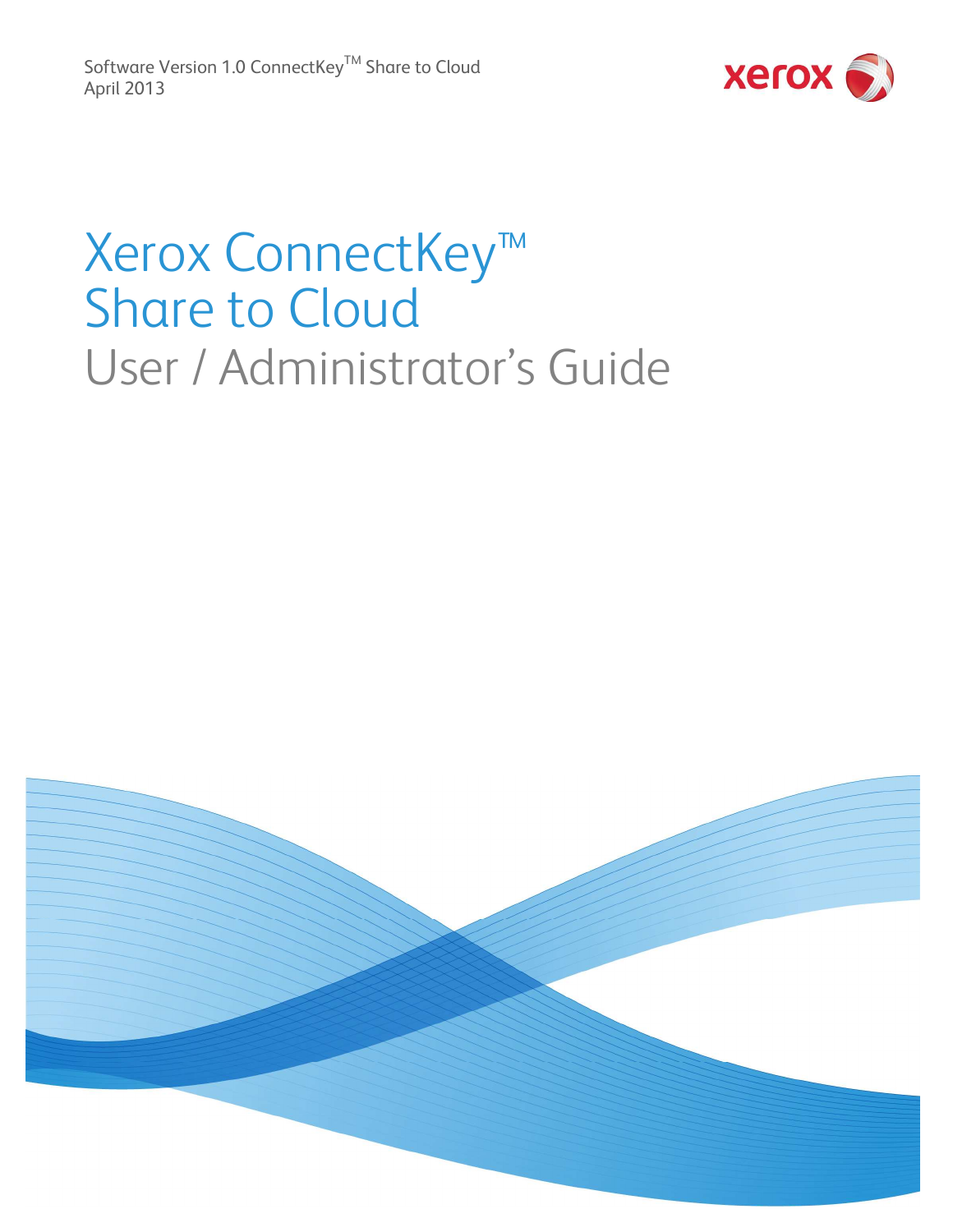©2013 Xerox Corporation. All rights reserved. Xerox®, Xerox and Design®, and Xerox ConnectKey Share to Cloud, are trademarks of Xerox Corporation in the United States and/or other counties.

Printed in the United States of America.

Changes are periodically made to this document. Changes, technical inaccuracies, and typographic errors will be corrected in subsequent editions.

Document Version: 1.1 (April 2013).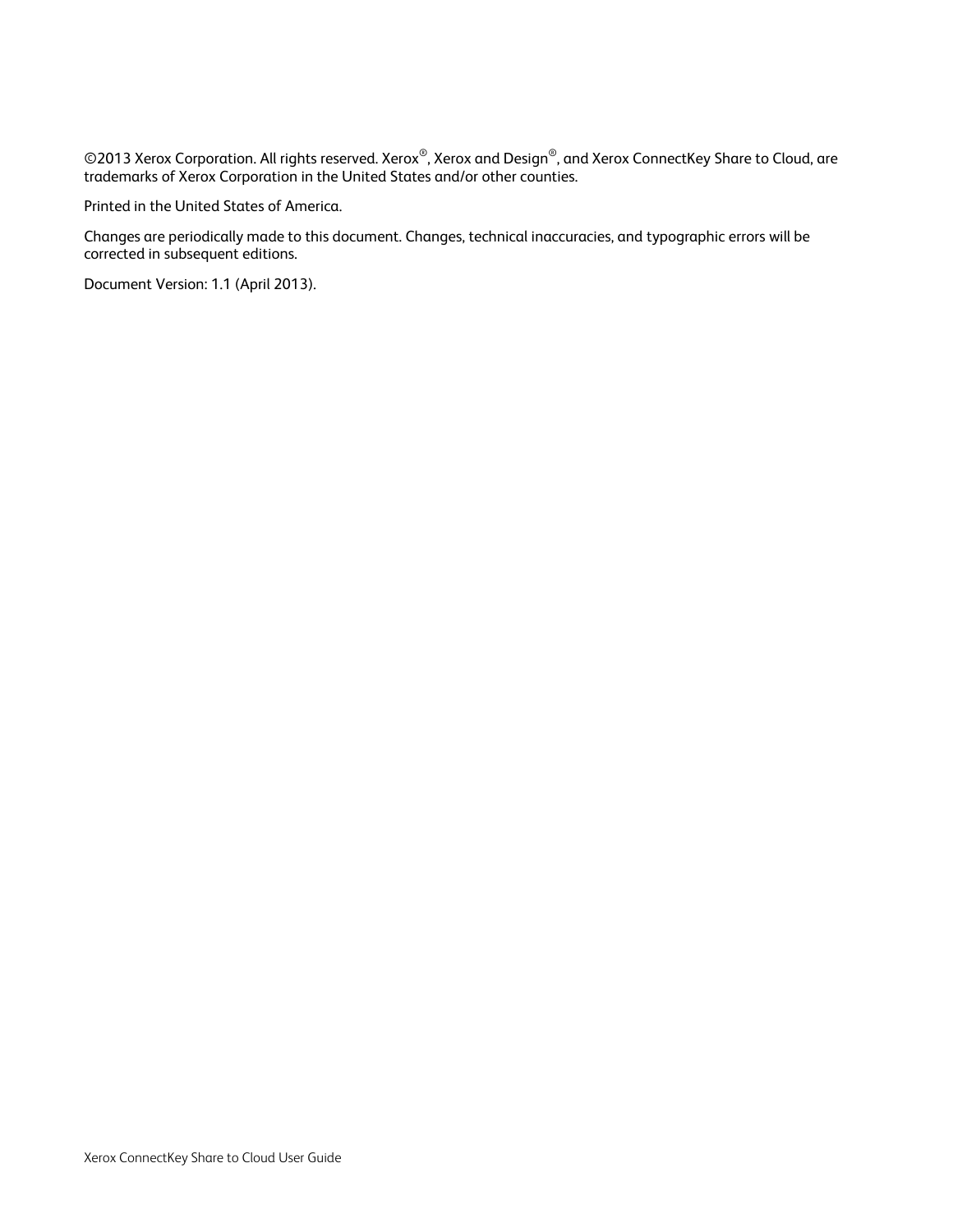# **Table of Contents**

| 3 |  |
|---|--|
|   |  |
|   |  |
|   |  |
| 4 |  |
|   |  |
|   |  |
|   |  |
|   |  |
|   |  |
|   |  |
|   |  |
|   |  |
| 5 |  |
|   |  |
|   |  |
| 6 |  |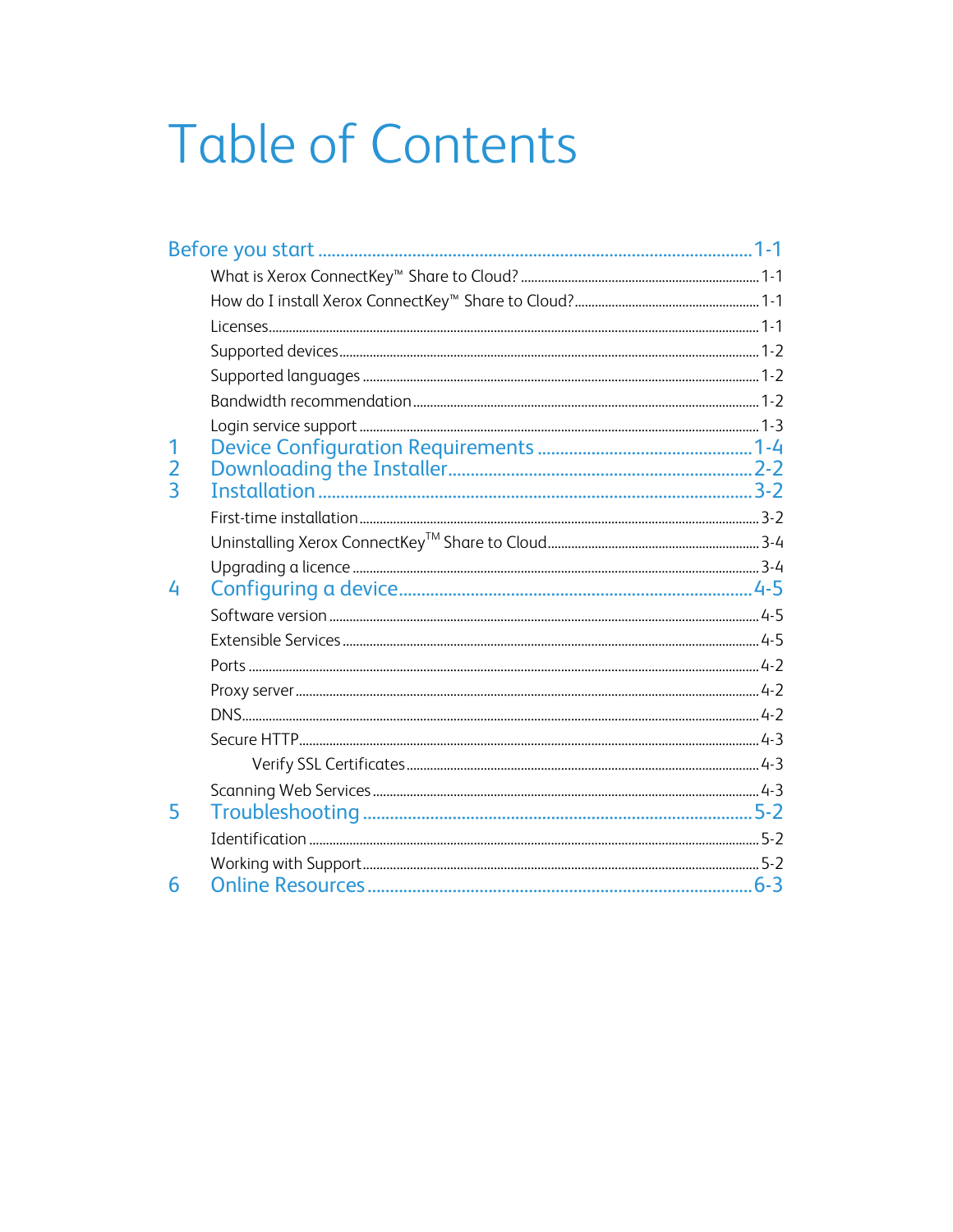[This page left intentionally blank]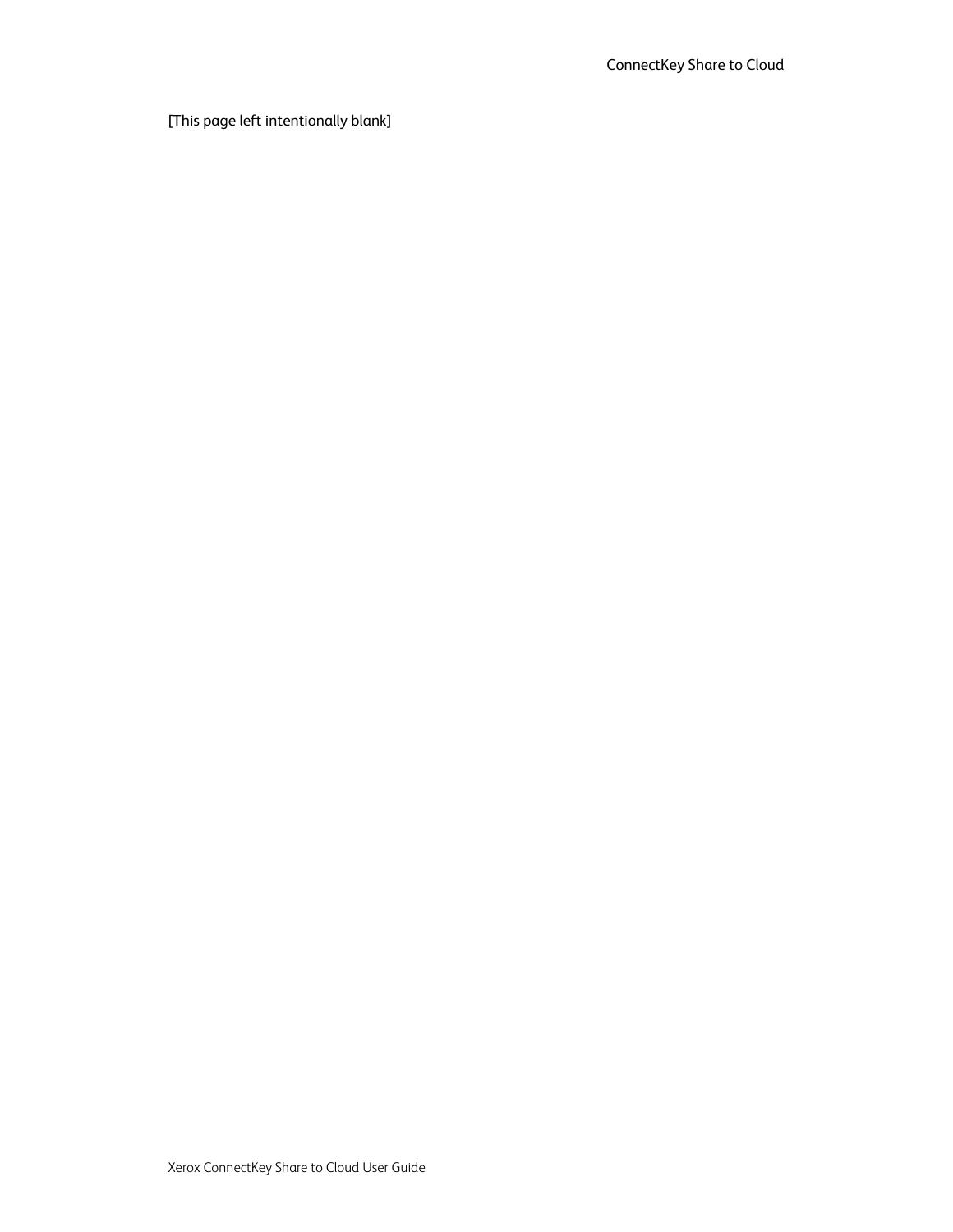### <span id="page-4-0"></span>Before you start

#### <span id="page-4-1"></span>What is *Xerox ConnectKey™ Share to Cloud*?

*Xerox ConnectKey™ Share to Cloud* is a "server-less" multifunctional device (MFP) scanning application. No on-premise server software is required. Documents are scanned by the MFP and transmitted to the *Xerox ConnectKey™ Share to Cloud* server. This server, in turn, may communicate with other cloud services for document conversion or email notifications. The final document is then sent from the cloud to its target destination, which can be:

- **Google Docs & Google Drive**
- **Evernote**
- SalesForce.com
- **Office 365**
- **SharePoint Online**
- **Email (via SMTP)**
- **Dropbox**

#### <span id="page-4-2"></span>How do I install *Xerox ConnectKey™ Share to Cloud*?

The *Xerox ConnectKey™ Share to Cloud* is available for download with a Microsoft Windows installer. Running the installer from your PC allows you to install the Xerox ConnectKey™ Share to Cloud application on a compatible MFP. Before installing the application on the MFP, the installer validates that your device supports the minimum firmware revision and EIP version.

To use the installer, you will need the licenses you received when you purchased the product. Setup time depends on your specific MFP, but is typically less than 3 minutes.

#### <span id="page-4-3"></span>**Licenses**

Licenses are sold for different scan quantities per MFP. The license is not transferable, and is bound by both time limits and scan quantity constraints. You can purchase licenses in the following variations:

- 1 Year or 4,000 scans
- 1 Year or 8,000 scans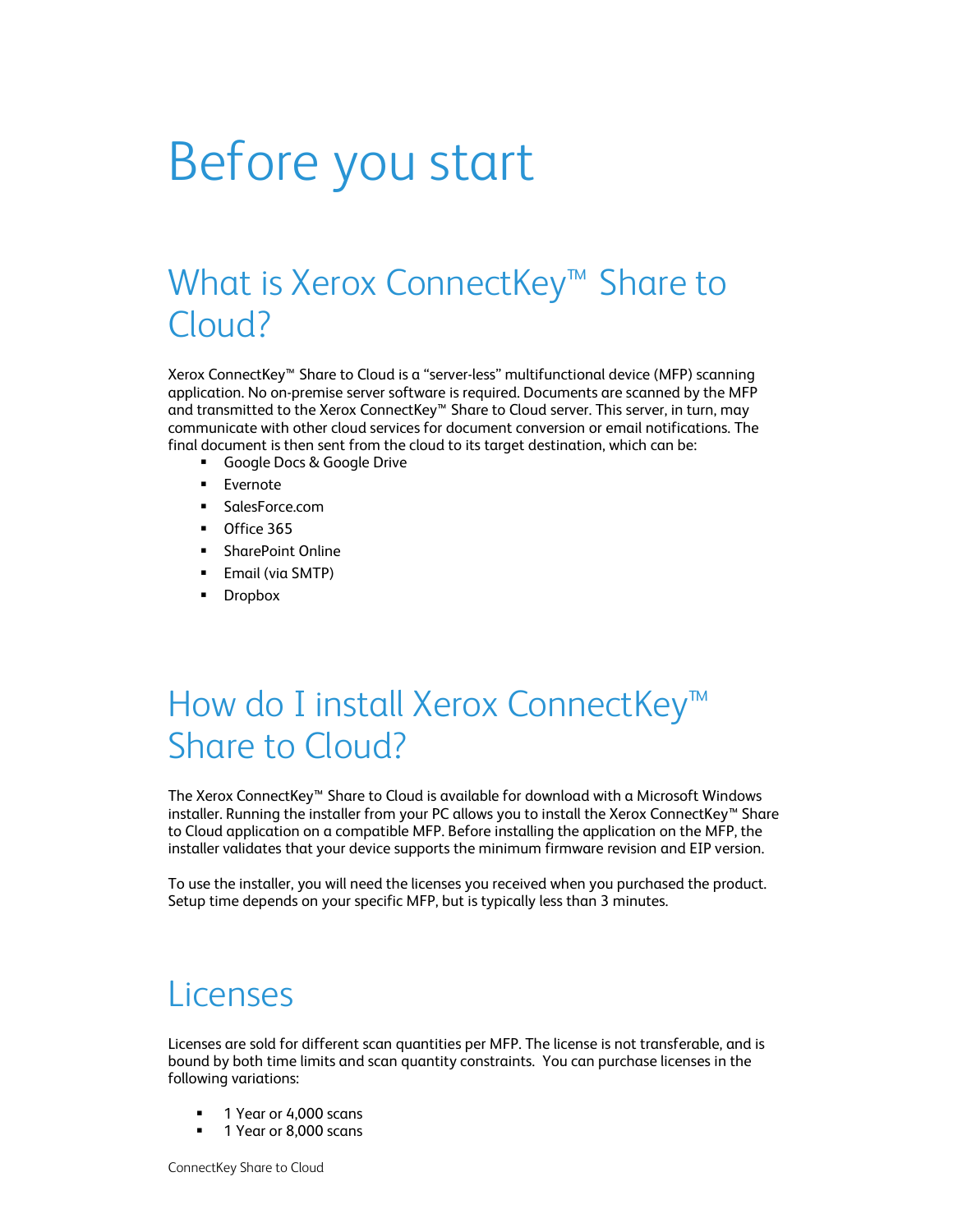- **1** Year or 12,000 scans
- **1** Year or 24,000 scans

When a license is within 60 days of expiration or is within 10% of exhausting its scan quota, an email is sent to a designated administrator, who can then take appropriate action.

Evaluation licenses are available for 15 days, with a capacity of 100 scans. Not for Resale (NFR) licenses are similar to evaluation licenses, with the time limit extended to 1 year.

#### **NOTE**

In either of the above scenarios, the administrator has to purchase a new license, uninstall the expired license, and reinstall the application using the newly purchased license.

#### <span id="page-5-0"></span>Supported devices

The following table provides a list of the supported devices as per the time of Xerox ConnectKey<sup>TM</sup> Share to Cloud launch. Refer to <http://www.xerox.com/sharetocloud> for the most up-to-date information.

| Work Centre 7220 | Work Centre 5745 | Work Centre 5890 | ColorQube 8700X  |
|------------------|------------------|------------------|------------------|
| Work Centre 7225 | Work Centre 5755 | Work Centre 7830 | ColorQube 8700XF |
| Work Centre 7525 | Work Centre 5765 | Work Centre 7835 | ColorQube 8900X  |
| Work Centre 7530 | Work Centre 5775 | Work Centre 7845 | ColorQube 8900S  |
| Work Centre 7535 | Work Centre 5790 | Work Centre 7855 |                  |
| Work Centre 7545 | Work Centre 5845 | ColorQube 9301   |                  |
| Work Centre 7556 | Work Centre 5855 | ColorQube 9302   |                  |
| Work Centre 5735 | Work Centre 5865 | ColorQube 9303   |                  |
| Work Centre 5740 | Work Centre 5875 | ColorQube 8700S  |                  |

#### <span id="page-5-1"></span>Supported languages

*Xerox ConnectKey™ Share to Cloud* supports English, French, Italian, German, Portuguese, Spanish, and Russian.

### <span id="page-5-2"></span>Bandwidth recommendation

*Xerox ConnectKey™ Share to Cloud* works best at or above 1.5 Mbps. A slower connection results in scanned page transmission speed to drop (even if MFP users do not experience delayed responsiveness of the Touch Screen).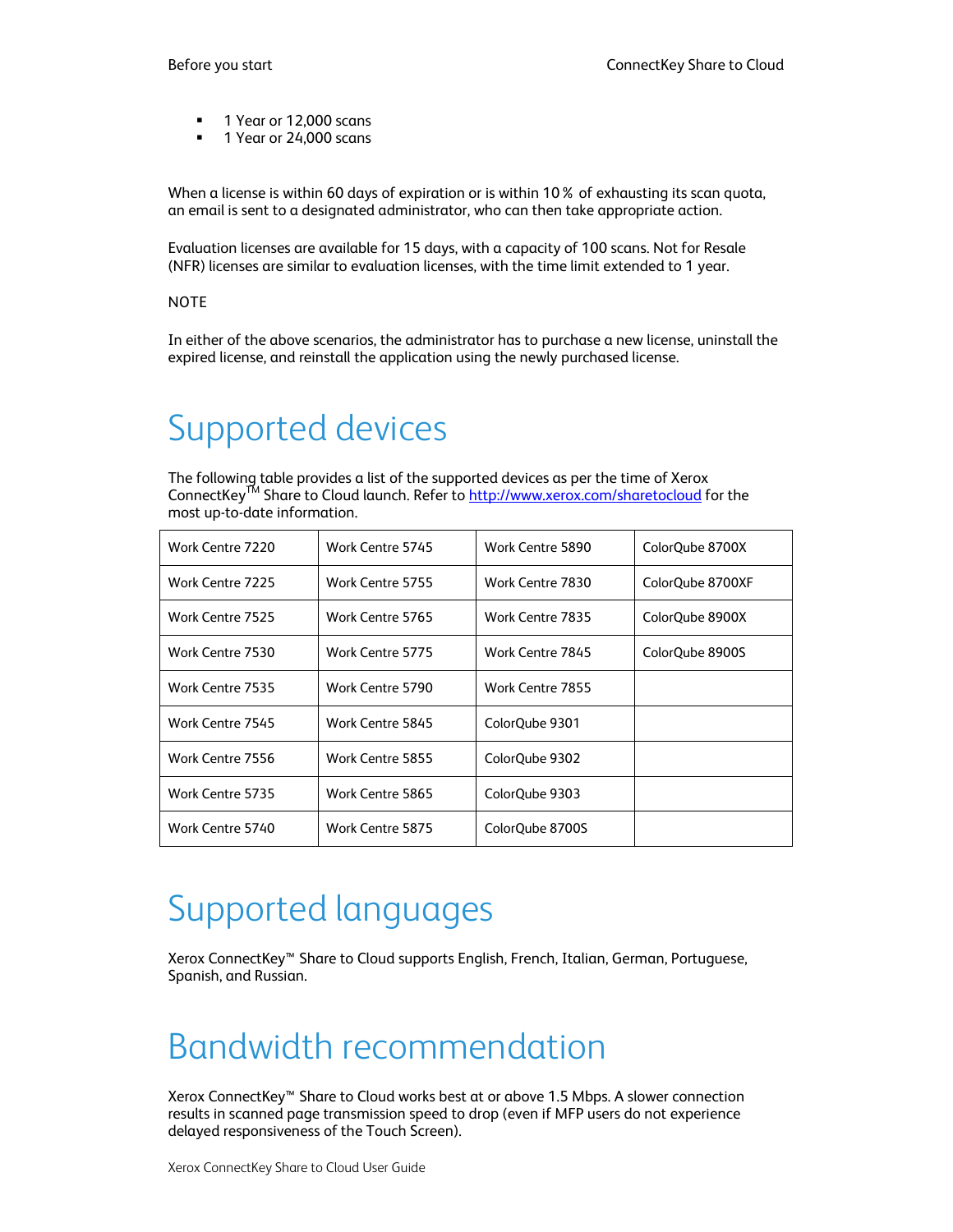

#### <span id="page-6-0"></span>Login service support

*Xerox ConnectKey™ Share to Cloud* works with most device authentication services, including Xerox Secure Access, supported via:

- **Card readers connected directly through USB**
- Card readers connected through Xerox Secure Access' Unified ID System (network box)

Once *Xerox ConnectKey™ Share to Cloud* is invoked from the device's UI, it requires an username/password combination to log in. The login credentials are sent to the cloud via SSL, and the cloud application attempts to log in using the supplied credentials. If the job succeeds, the user info is kept until the document is sent, after which the user information is purged. If the job fails, a failure message is generated at the MFP and the credential info is purged immediately.

#### **NOTES**

Checking the **Remember Me** function saves the user credentials on the cloud server. If you want to remove them, you can overwrite the password, then save the overwritten version.

There is a separate authentication association for each connector: a user logging in with a swipe card on the MFP will have separate logins for each connector. This association remains as long as the credentials are still valid for each connector. If the credentials change or expire, the user has to login again.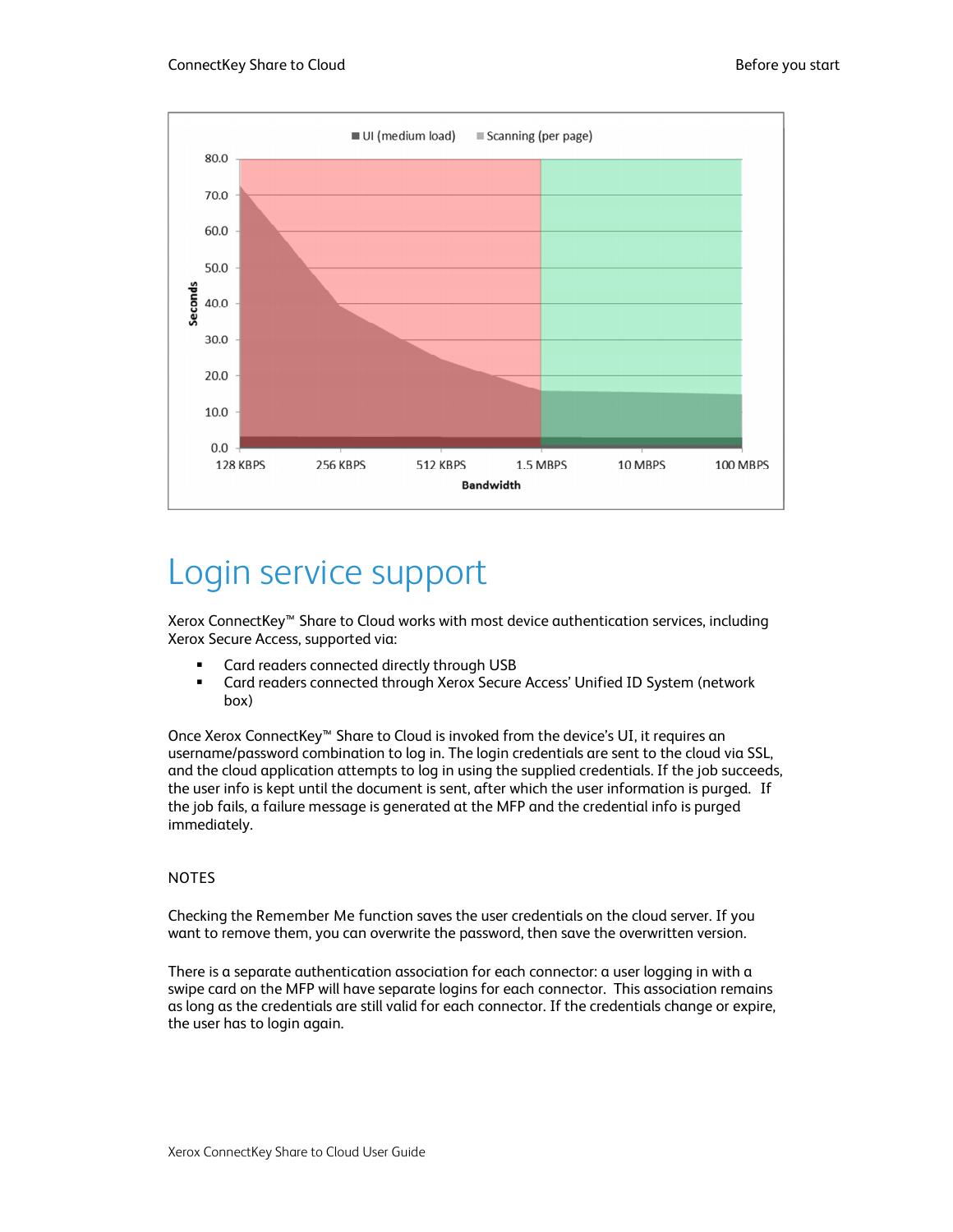<span id="page-7-0"></span>[This page left intentionally blank]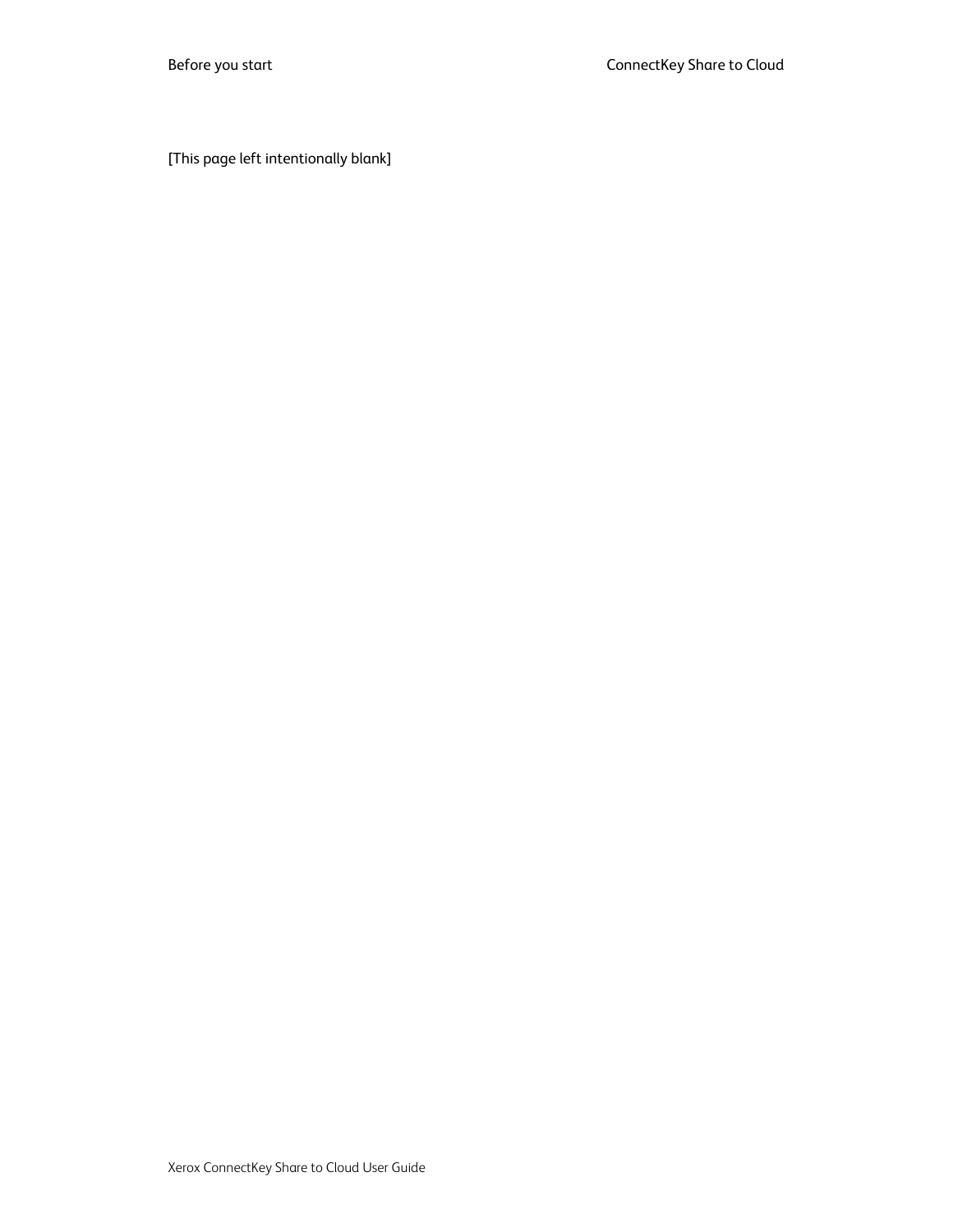## Device Configuration Requirements

Devices listed as supported arrive from Xerox preconfigured to support *Xerox ConnectKey™ Share to Cloud.* If the application does not function properly, you may need to reconfigure it, as well as check the MFP-side requirements.

 $\bigcirc$  CAUTION

If you are confident that your MFP has been configured correctly, continue with chapter Downloading the Installer. If you are unsure, check chapter Configuring a device.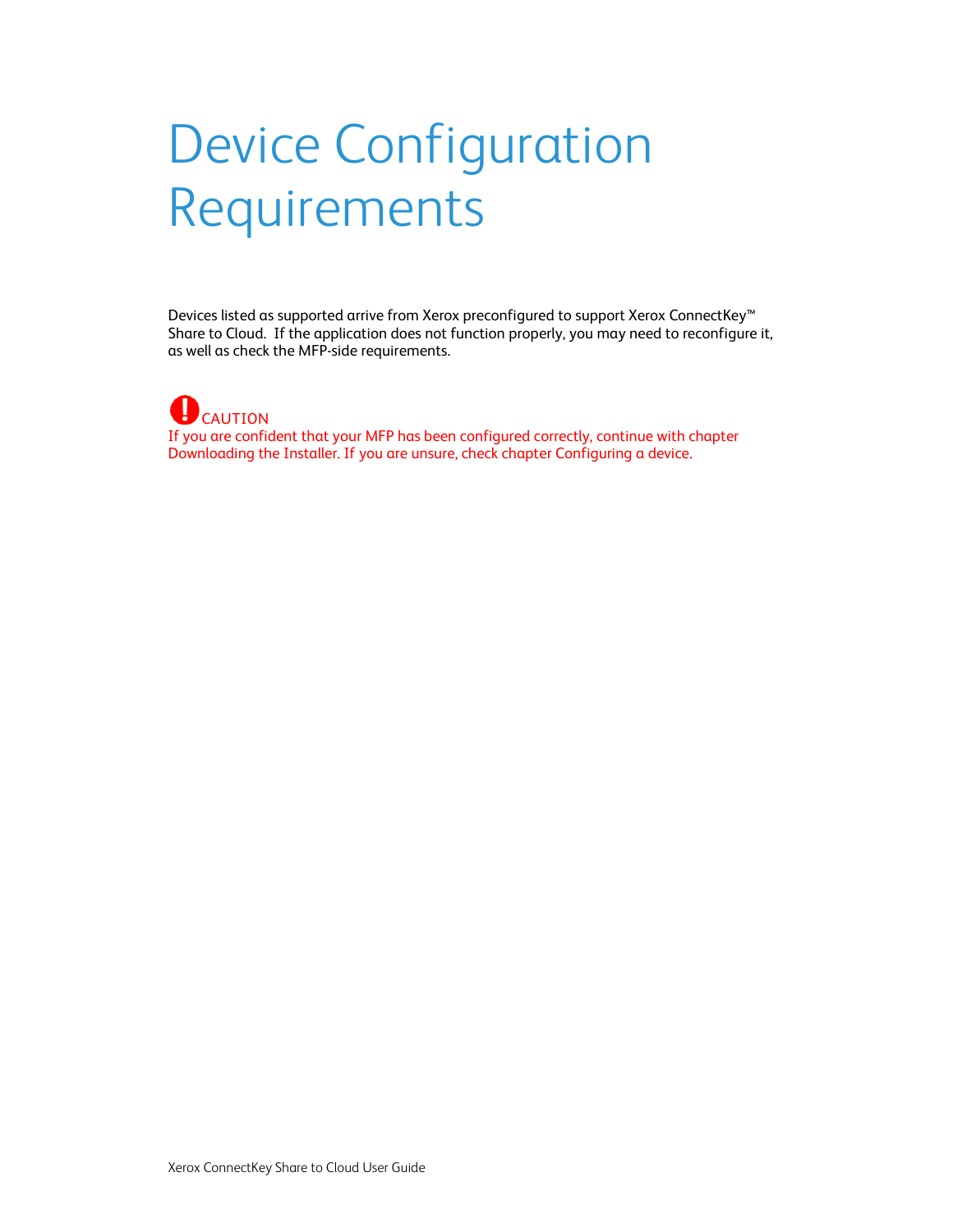[This page left intentionally blank]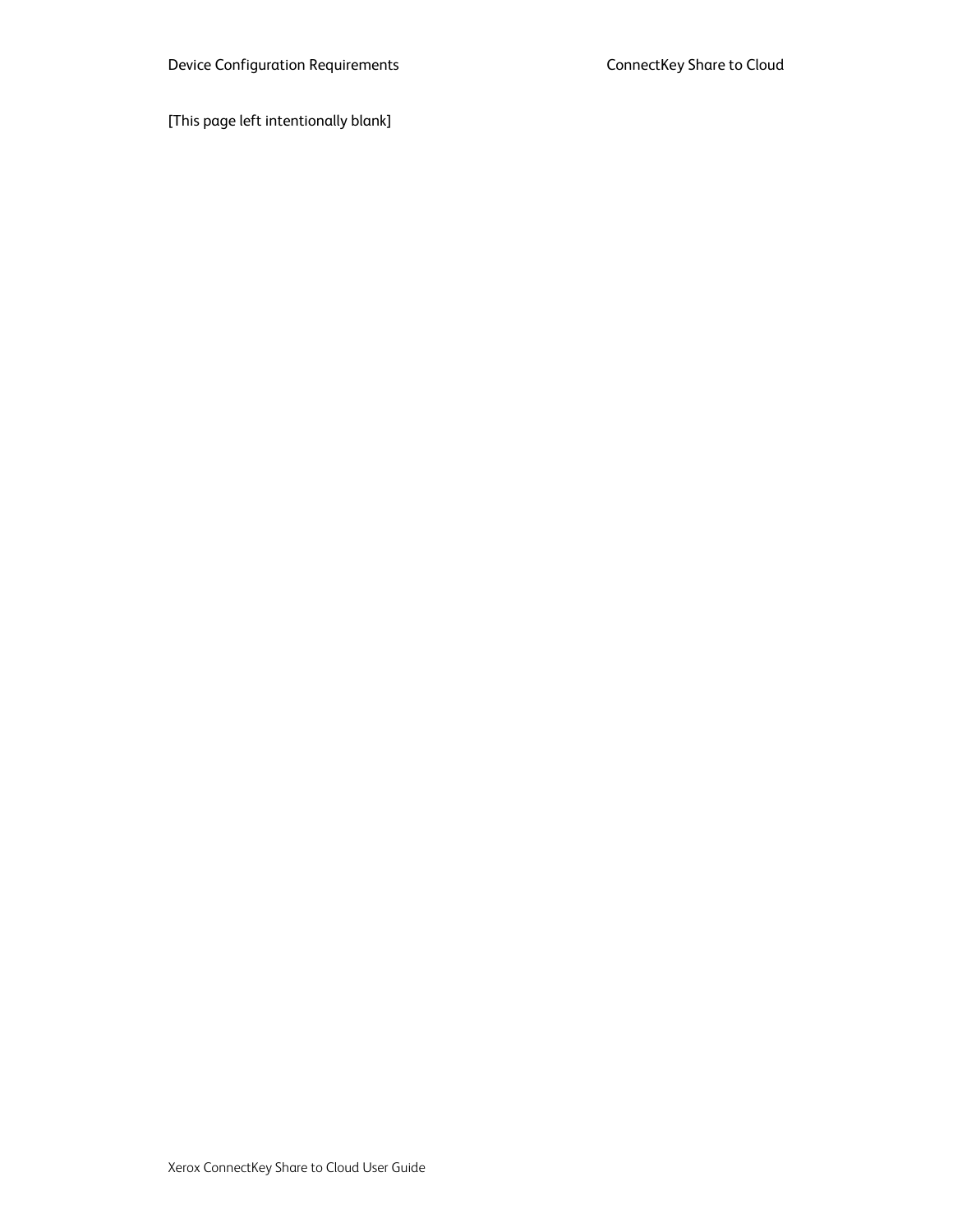## <span id="page-10-0"></span>Downloading the Installer

This section outlines the steps required to download *Xerox ConnectKey™ Share to Cloud* installer. The Windows installer utilizes Microsoft's *ClickOnce* deployment technology which installs any prerequisite software, such as Microsoft .NET 3.5 or Windows Installer 3.1. Whenever a newer version of the installer is published on the web, the next time an administrator runs the installer, a notification about the newer version is displayed and the tool will be automatically updated.

#### **NOTE**

The installer runs only on Windows XP (with the latest service pack), Windows Vista, Windows 7, or Windows 8. It can be downloaded using any browser.

- 1. Use your web browser to go to <http://www.xerox.com/sharetocloud>
- 2. Click **Activate your license**. A list of instructions is displayed.
- 3. Read and follow these instructions, then click **Run the installer**.
- 4. Depending upon your browser, you may be asked to verify if it is safe to continue. Indicate that it is safe to download this program by clicking **Run**.
- 5. If the necessary prerequisites are not installed, you may be prompted whether or not you want to continue installing the prerequisites. Click **Accept**. The ConnectKey<sup>TM</sup> Share to Cloud installer has been downloaded, and will start automatically.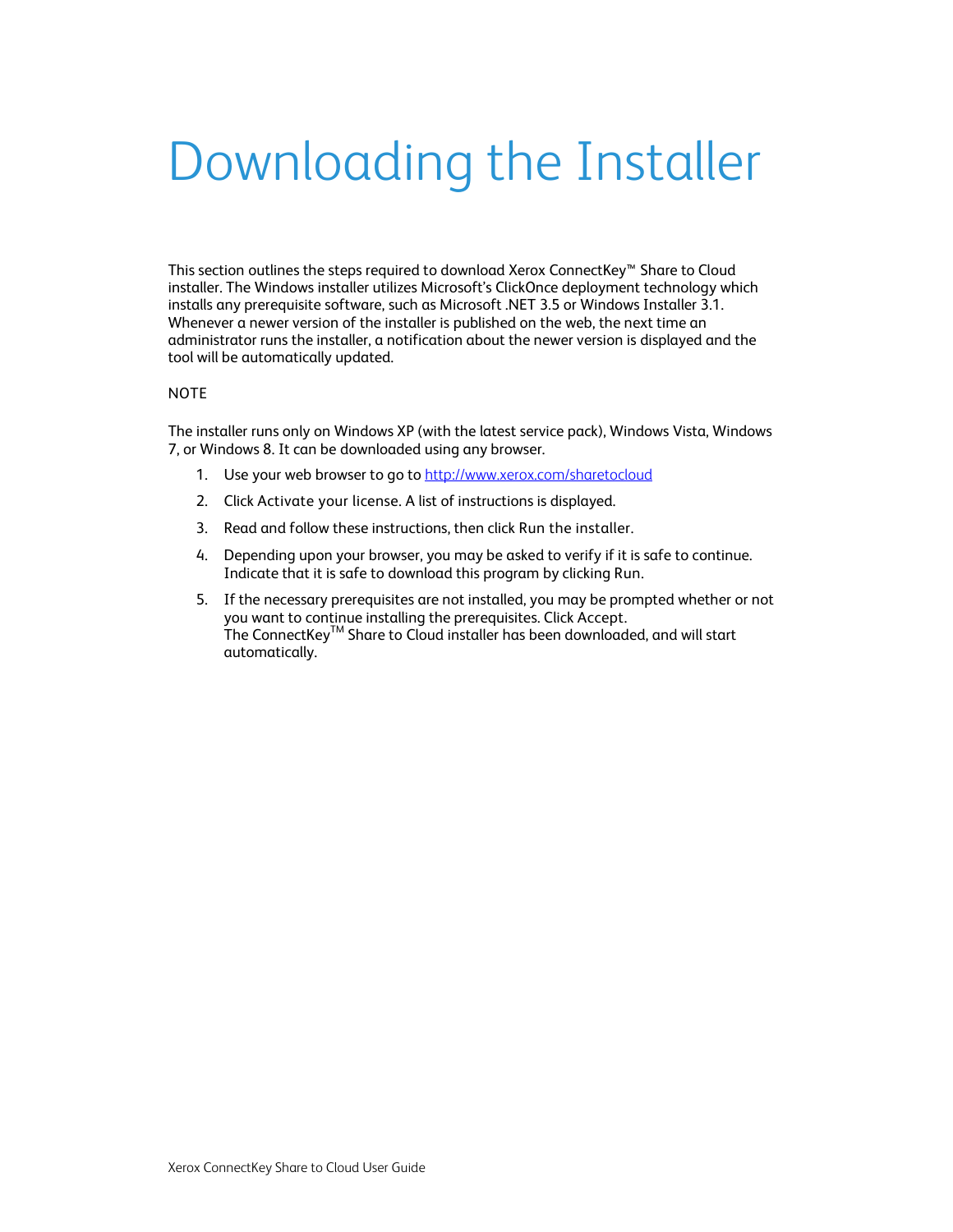## <span id="page-11-0"></span>**Installation**

#### <span id="page-11-1"></span>First-time installation

Before continuing, you will have received a paper or electronic license from your Xerox sales representative. A license consists of a 22-digit license and a 10-digit serial number.

1. The first time the installer is downloaded, it automatically is started. Subsequently, you can start it by selecting **Start > Xerox ConnectKeyTM Share to Cloud**.

| Xerox ConnectKey™ Share to Cloud Installation |              |                     |           |                     |              |
|-----------------------------------------------|--------------|---------------------|-----------|---------------------|--------------|
|                                               |              |                     |           |                     | <b>Xerox</b> |
| Select from the following discovered MFPs:    |              |                     |           | T Discover + Filter |              |
| <b>IP Address</b>                             | Model        | Description         | Location  | License             | Status       |
|                                               |              |                     |           |                     |              |
|                                               |              |                     |           |                     |              |
|                                               |              |                     |           |                     |              |
|                                               |              |                     |           |                     |              |
|                                               |              |                     |           |                     |              |
|                                               |              |                     |           |                     |              |
| • Enter IP Address or DNS name:               |              |                     |           |                     |              |
| 10.1.65.68                                    |              |                     |           |                     |              |
| License:                                      |              |                     |           |                     |              |
| XRX00<br>M <sub>01</sub>                      | 2102<br>0080 | $\mathcal{P}$<br>M1 |           |                     |              |
| Serial Number:                                |              |                     |           |                     |              |
| AX10320443                                    |              |                     |           |                     |              |
|                                               |              |                     | Ø         |                     |              |
| Version 1.0.21                                |              | Install             | Uninstall | Settings            | Help         |

- 2. You will see two options. The default option is for you to enter the MFP's hostname or IP address manually. The other option is for you to allow the application to attempt to discover devices on your network automatically.
- 3. For either option, you must supply specific settings before you can install the application on the MFP. Click the **Settings** button and a tabbed dialog is displayed:
	- The **Device** tab. Enter the MFP's device username and password, and the notification email address (used for troubleshooting purposes, described in more details under the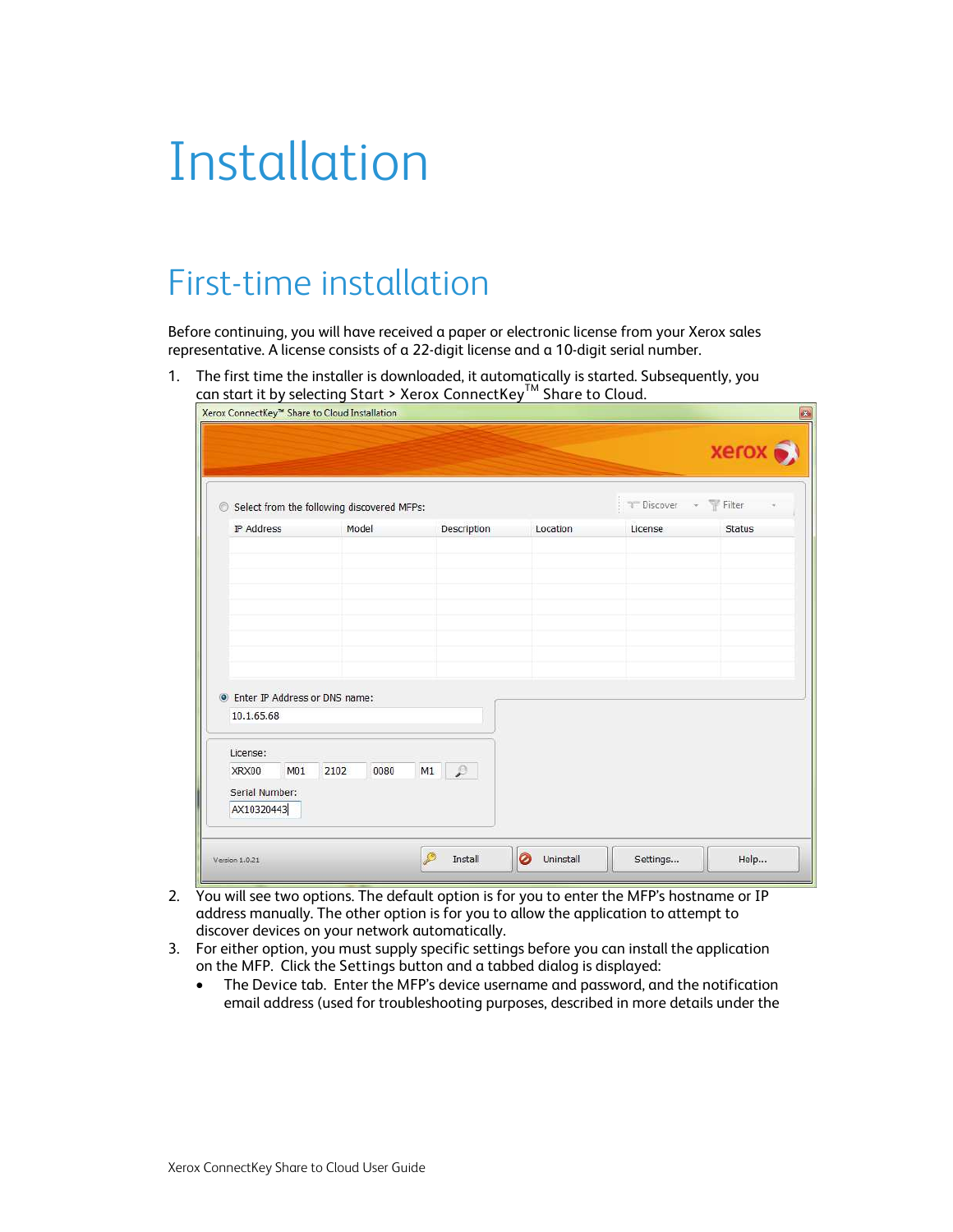| Device<br>Discovery Troubleshooting            |  |
|------------------------------------------------|--|
| User Name:                                     |  |
| admin                                          |  |
| Password:                                      |  |
| ***                                            |  |
|                                                |  |
| Notify Email Address (for license expiration): |  |
| john.smith@um.edu                              |  |
|                                                |  |
|                                                |  |
|                                                |  |
|                                                |  |

 If you use the *discovery* method for searching for MFPs, you may select the **Discovery** tab and enter the **starting** and **ending** IP addresses for your search range otherwise the discovery method will search only on your PC's subnet. Enter the **SNMP Community Name** field to search for every MFP that uses the specified SNMP community name, and falls within the entered IP address range.  $\overline{\phantom{a}}$ 

| Device   Discovery   Troubleshooting |                 |            |           |                             |      |           |
|--------------------------------------|-----------------|------------|-----------|-----------------------------|------|-----------|
| IP Range                             |                 |            |           |                             |      |           |
| From:                                | 10 <sub>1</sub> | $\ldots$ 1 | . 110     | $\mathcal{L}_{\mathcal{A}}$ | 0    |           |
| To:                                  | 11              | $\cdots$ 1 | . 110     |                             | .255 |           |
| Exclude (Optional)                   |                 |            |           |                             |      |           |
| From:                                | 0               | $\cdot$ 0  | $\cdot$ 0 | <b>College</b>              | 0    |           |
| To:                                  | 0               | $\cdot$ 0  | $\cdot$ 0 | $\sim$                      | 0    | $\ddot{}$ |
| Ranges:                              |                 |            |           |                             |      |           |
|                                      |                 |            |           |                             |      |           |
| SNMP Community Name:                 | public          |            |           |                             |      |           |
|                                      |                 |            |           |                             |      | Close     |

It is advised to *limit* the IP range to improve performance. You can enter one or more **Exclude** ranges so as to avoid devices that are not Xerox MFPs.

4. The following screenshot shows a session where a user chose the *Discovery* method and then selected the appropriate MFP. The administrator entered the license and serial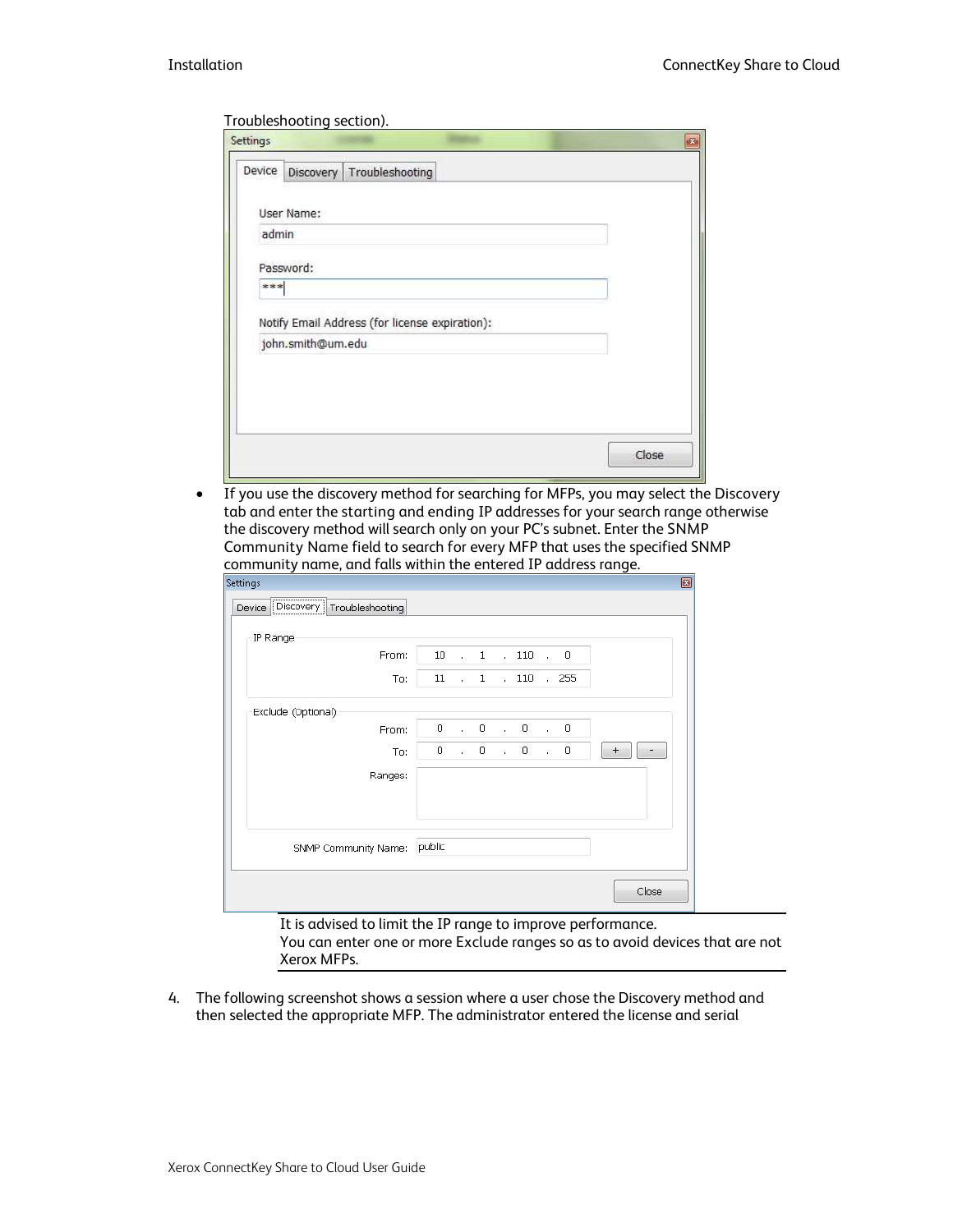|                                                            | Select from the following discovered MFPs:                        |                |                                                                   | - Filter<br><b>T</b> Discover |                          |
|------------------------------------------------------------|-------------------------------------------------------------------|----------------|-------------------------------------------------------------------|-------------------------------|--------------------------|
| <b>IP Address</b>                                          | Model                                                             | Description    | Location                                                          | License                       | <b>Status</b>            |
| $\n  10.1.110.153\n$<br>10.1.151.34                        | Xerox WorkCentr<br>Xerox WorkCentr XEROX5735 New OA Lab 1st floor |                | XRX9C93E4053CE6 machine location                                  | NUANC-XRX-210                 | Installed<br>Uninstalled |
| $\langle$<br>Enter IP Address or DNS name:<br>10.1.110.153 |                                                                   | 册              | Search started. Please wait<br>Search completed. Querying devices |                               |                          |
| License:<br>XRX00<br>M01                                   | M1<br>2102<br>0080                                                | ₽              | 2 devices found.                                                  |                               |                          |
| Serial Number:<br>AX10320443                               |                                                                   |                |                                                                   |                               |                          |
| Version 1.0.21                                             |                                                                   | <b>Install</b> | 0<br>Uninstall                                                    | Settings                      | Help                     |

- 5. Once you have entered a license and a device IP (or hostname), click **Install**. If there is missing information (for example, the device password is missing), you may be warned and required to supply this before continuing.
- 6. Before you can install, a EULA dialog will be displayed. Read the information and click **Accept** to continue.
- 7. Installation will now continue. On the bottom right of the installer screen is a status area. During the installation, you will see status messages in black, success messages in green, or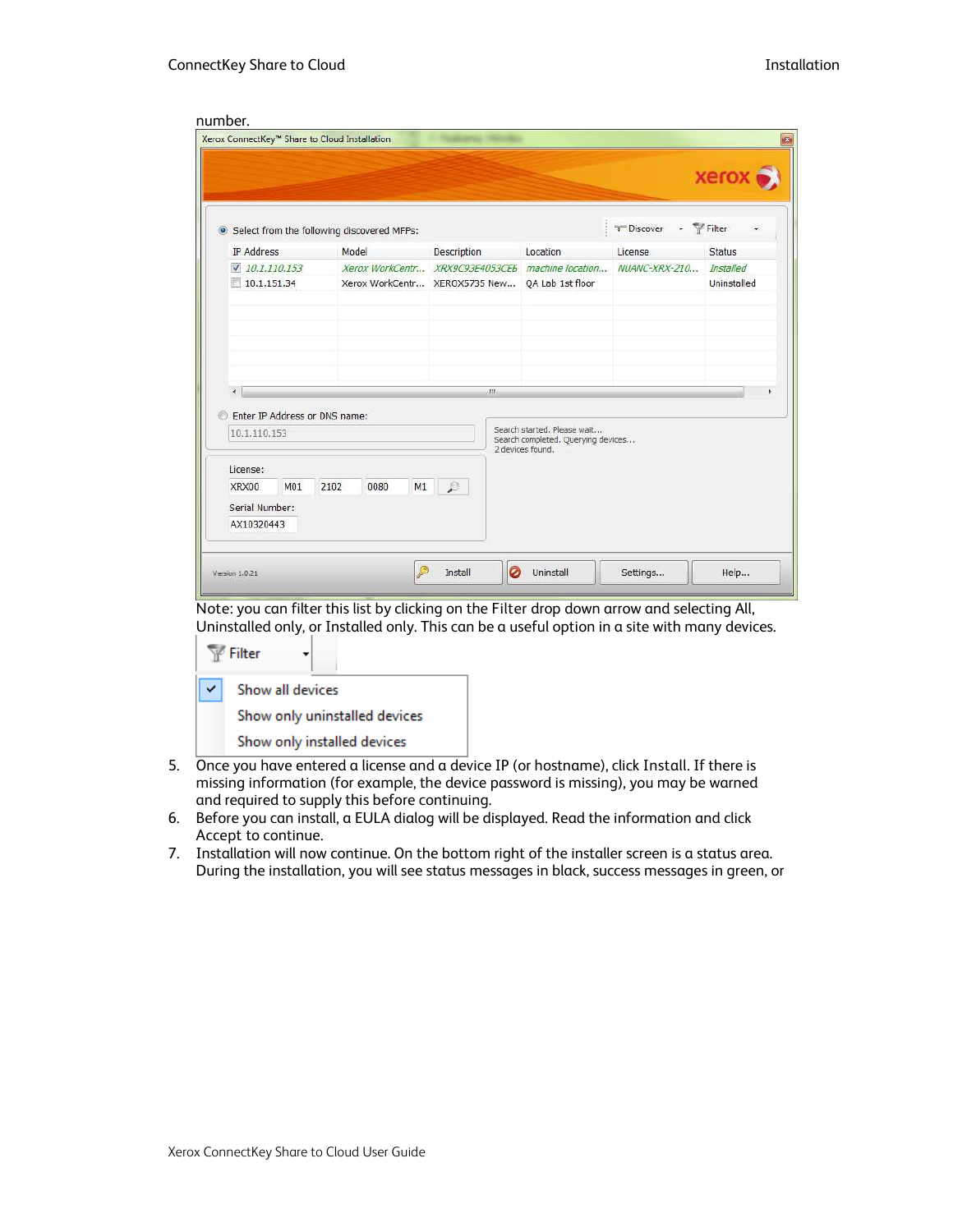#### error messages in red.

|                               |                                            |                     |                                                                                                                                                                          |                   | xerox         |  |  |
|-------------------------------|--------------------------------------------|---------------------|--------------------------------------------------------------------------------------------------------------------------------------------------------------------------|-------------------|---------------|--|--|
|                               | Select from the following discovered MFPs: |                     |                                                                                                                                                                          | <b>T</b> Discover | ▼ 下 Filter    |  |  |
| <b>IP Address</b>             | Model                                      | Description         | Location                                                                                                                                                                 | License           | <b>Status</b> |  |  |
|                               |                                            |                     |                                                                                                                                                                          |                   |               |  |  |
|                               |                                            |                     |                                                                                                                                                                          |                   |               |  |  |
|                               |                                            |                     |                                                                                                                                                                          |                   |               |  |  |
|                               |                                            |                     |                                                                                                                                                                          |                   |               |  |  |
| $\prec$                       |                                            |                     | m.                                                                                                                                                                       |                   |               |  |  |
| Enter IP Address or DNS name: |                                            |                     |                                                                                                                                                                          |                   |               |  |  |
| 10.1.151.34                   |                                            |                     | Connected to Xerox WorkCentre 5735 v1 Multifunction System [Serial:<br>XEF437705]                                                                                        |                   |               |  |  |
| License:                      |                                            |                     | Checking firmware versions<br>Device meets EIP minimum version [2.0]<br>061.132.221.22203 is a valid firmware version.                                                   |                   |               |  |  |
| XRX00<br>M <sub>01</sub>      | 2102<br>0080                               | $\mathcal{P}$<br>M1 | Looking up license serial number<br>Activating license on cloud server<br>License successfully added on cloud server.<br>john.smith@acme.com will receive notifications. |                   |               |  |  |
| Serial Number:                |                                            |                     |                                                                                                                                                                          |                   |               |  |  |
| AX10320443                    |                                            |                     | Installing application<br>Xerox ConnectKey™ Share to Cloud has been successfully installed!                                                                              |                   |               |  |  |
|                               |                                            |                     |                                                                                                                                                                          |                   |               |  |  |

8. Installation is complete when the status area states that "Xerox ConnectKey™ Share to Cloud has been successfully installed". Once this message is displayed, *Xerox ConnectKey™ Share to Cloud* can be used.

### <span id="page-14-0"></span>Uninstalling Xerox ConnectKey™ Share to Cloud

To uninstall *Xerox ConnectKey™ Share to Cloud* from a device, you can follow the instructions below.

1. Enter the device's IP (or DNS name) or use the discovery method to locate the device.

Note: If you plan to re-use the license serial number (example: move it to a different

device), you may want to use the license Lookup button **the same of the state of the device**), you may want to use the search, allowing you to narrow it down quicker.

- 2. As with installation, you must enter the device administration username and password.
- 3. To uninstall click the **Uninstall** button (a license is not required).

### <span id="page-14-1"></span>Upgrading a licence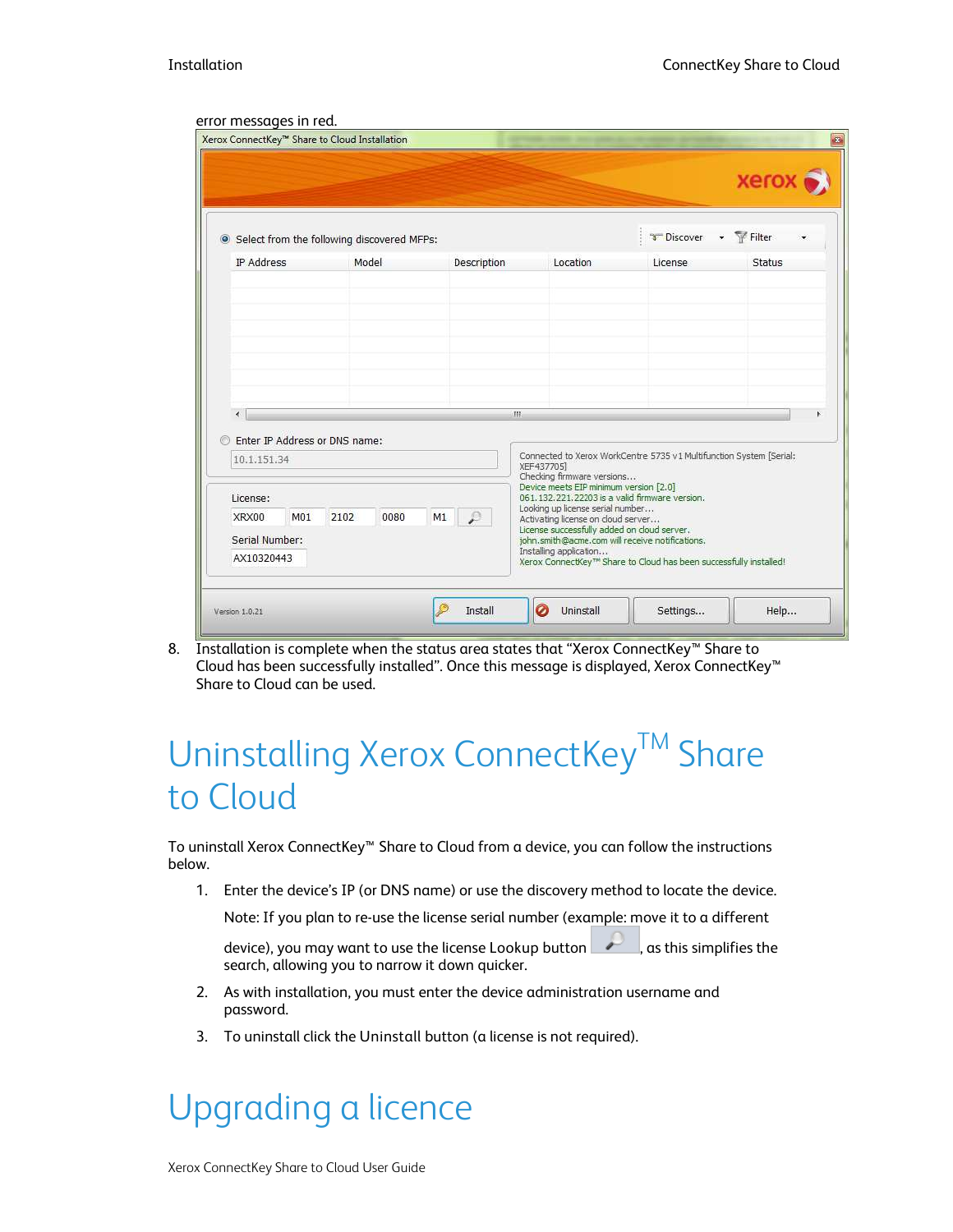In the event that a license has expired or has exceeded its scan quota, you will have to uninstall Share to Cloud and re-install using a new license. Follow the steps listed in section First-time Installation using the new license.

## <span id="page-15-0"></span>Configuring a device

Your device must be on the supported devices list to enable *Xerox ConnectKey™ Share to Cloud* application, and it must meet the minimum firmware requirements. In either case, the installer checks whether you have the appropriate device and firmware.

Devices listed as supported should arrive from Xerox preconfigured to support *Xerox ConnectKey™ Share to Cloud.* In the event that the Share to Cloud does not work correctly; you can configure the device using your browser to access the device's web administration portal called *CentreWare Internet Services.*

Ensure that the following features are configured and working properly:

- MFP Firmware version
- Extensible Services
- Proxy settings
- DNS
- Secure HTTP
- **Templates**

For more information on configuring these features, consult the System Administrator Guide of your specific MFP model:

- 1. Browse to [www.support.xerox.com](http://www.support.xerox.com/)
- 2. Enter your MFP model number into the Search field, and click Search (or press Enter).
- 3. Click the **Documentation** tab. By default, English documents are listed; if you want to view the documentation in another language, simply select the target language from the Language drop down list.
- 4. Select the System Administrator Guide from the list, right-click the document title, and select **Save link as....** This allows you to download and save the pdf document.
- 5. Open the downloaded document, and locate the instructions for the specific task you want to accomplish.

#### <span id="page-15-1"></span>Software version

If you need to install a software update, consult [www.support.xerox.com](http://www.support.xerox.com/) and the System Administrator Guide of your specific MFP model.

### <span id="page-15-2"></span>Extensible Services

To check (and if needed, enable) EIP on your device, go to the following locations on the device UI:

 On 57xx devices: **Properties > General Setup > Custom Service Setup > Enable the Custom Services Browser**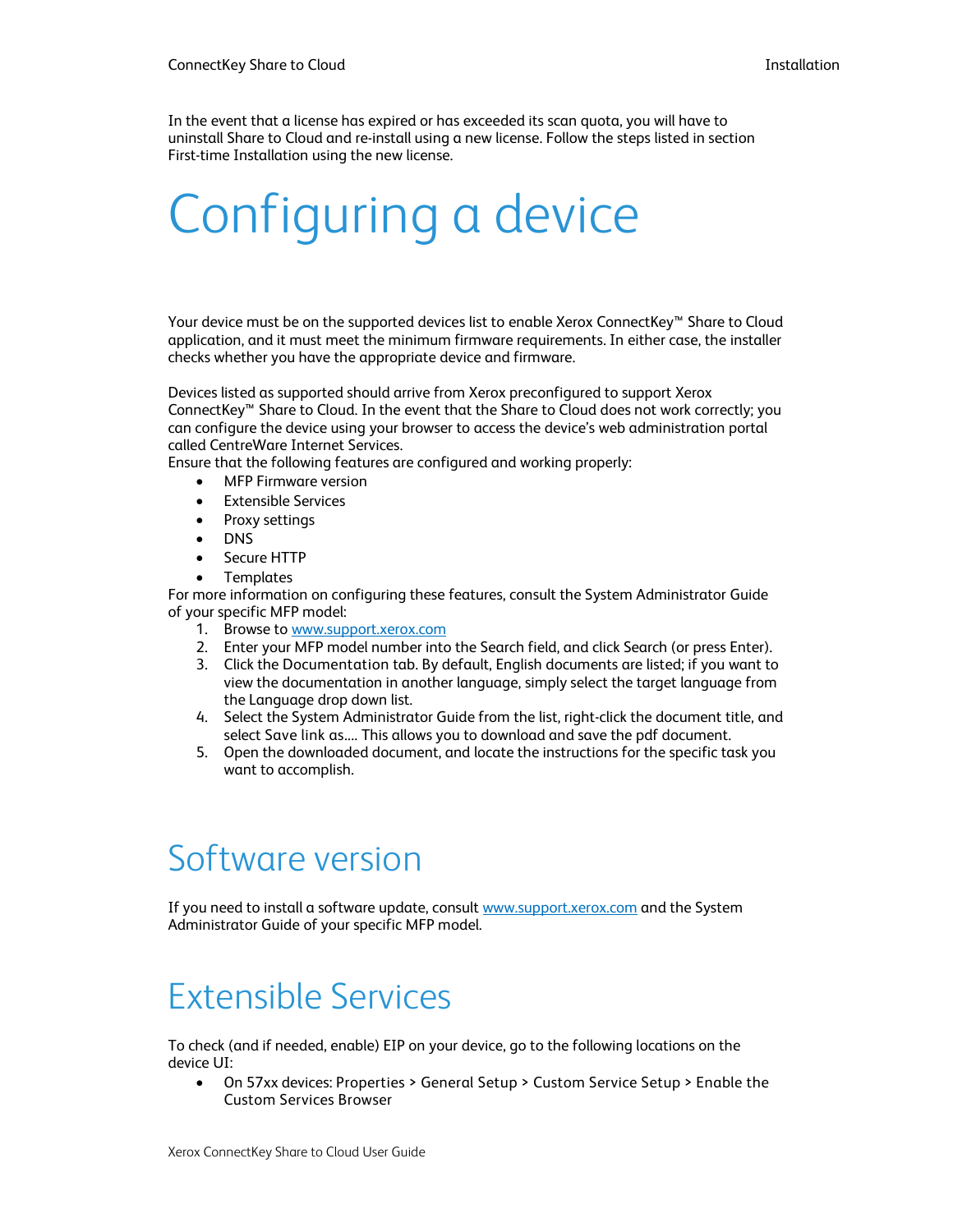On all other supported devices: **Properties > General Setup > Extensible Service Setup > Enable the Extensible Services Browser**

#### <span id="page-16-0"></span>**Ports**

*Xerox ConnectKey™ Share to Cloud* uses HTTPS port 443 for its connection to the Share to Cloud server. Ensure that this port is open for inbound and outbound traffic through the company firewall.

#### <span id="page-16-1"></span>Proxy server

If you use a proxy server, make sure that it is enabled and that you have configured it according to your company's rules (see the yellow box on the page's bottom) at the following locations:

- On 57xx devices: **Properties > General Setup > Custom Service Setup > Enable HTTP, HTTPS**
- On all other supported devices: **Properties > General Setup > Extensible Service Setup > Enable HTTP, HTTPS**

Also, you may need to set your MFP to be able to bypass proxy rules. You can do so at the following locations:

- On 57xx devices: **Properties > General Setup > Custom Service Setup > Bypass Proxy Rules**
- On all other supported devices: **Properties > General Setup > Extensible Service Setup > Bypass Proxy Rules**

To verify your proxy settings, check the data on the following locations:

- On 57xx and 75xx devices: **Properties > Connectivity > Protocols > Proxy Server**
- On all other supported devices: **Properties > Connectivity > Setup > Proxy Server > Edit…**

Note that **Edit…** refers to clicking the **Edit** button in the **Action** column of the administrative UI.

#### <span id="page-16-2"></span>**DNS**

*Xerox ConnectKey™ Share to Cloud* must have a DNS server defined or it cannot reach the cloud. DNS is configured at the following location:

- On 57xx, 75xx and 8700/8900 devices: **Properties > Connectivity > Protocols > IP**
- On all other supported devices: **Properties > Connectivity > Setup > Active Connection (wired or wireless) > Edit… > IP > Edit… > DNS**

Note that **Edit…** refers to clicking the **Edit** button in the **Action** column of the administrative UI.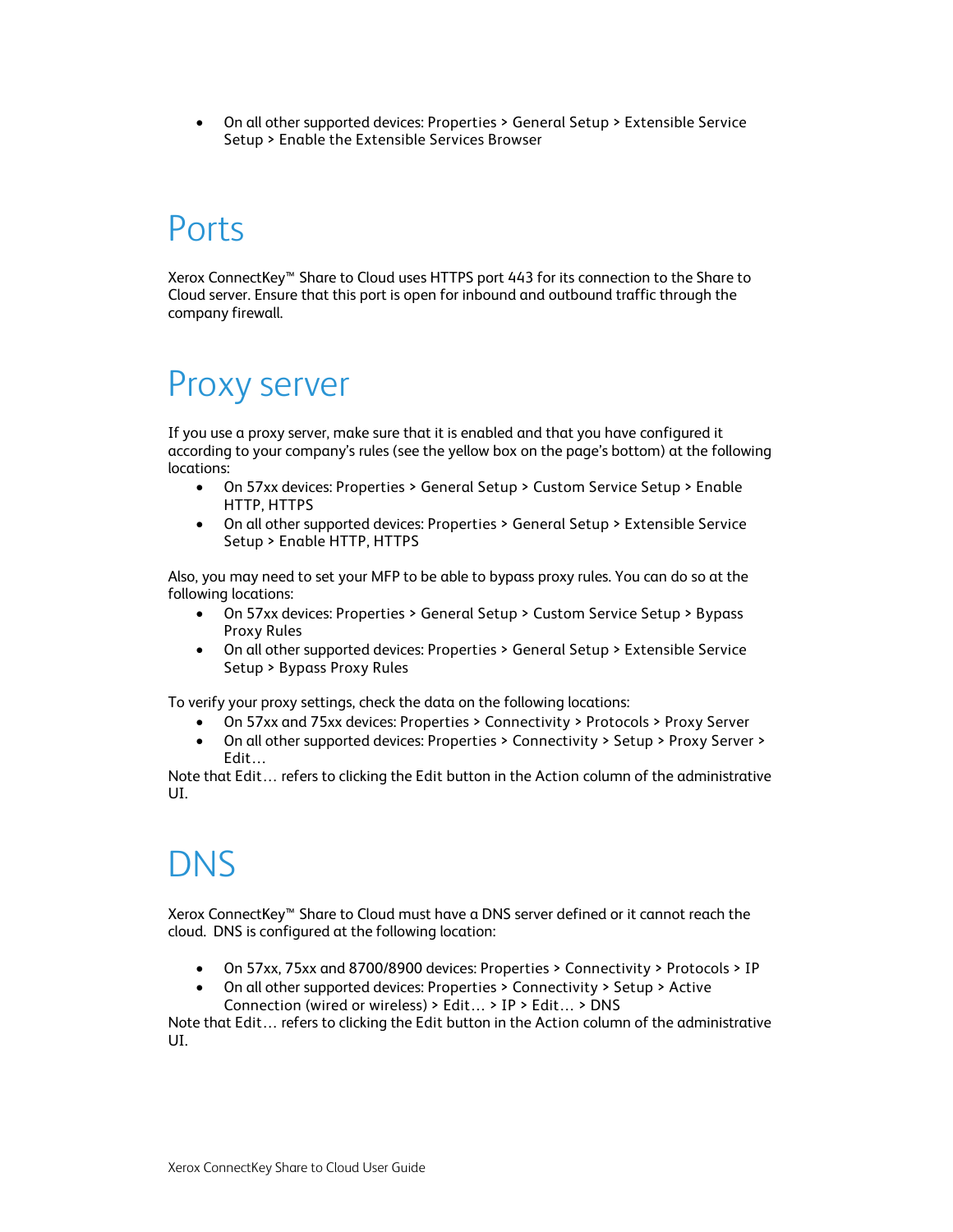#### <span id="page-17-0"></span>Secure HTTP

*Xerox ConnectKey™ Share to Cloud* requires that Secure HTTP is enabled. Depending upon your device, you can enable Secure HTTP at the following location:

- On 57xx, 75xx and 8700/8900 devices: **Properties > Connectivity > Protocols > HTTP > Secure HTTP (SSL)**
- On all other supported devices: **Properties > Connectivity > Setup > HTTP > Edit… > Force Traffic over SSL**

Note that **Edit…** refers to pressing the **Edit** button in the **Action** column of the administrative UI.

#### <span id="page-17-1"></span>Verify SSL Certificates

If you want to verify SSL certificates during the file transmission, you need to upload the correct certificate authority file to the MFP. For *Xerox ConnectKey™ Share to Cloud* this file is available from Verisign at <http://www.verisign.com/support/roots.html>. You must locate the **VeriSign Class 3 Public Primary CA** file, and upload it to theMFP.

To upload the certificate, you must go to the following location on all supported devices: **Properties > Security > Certificates > Security Certificates > Root/Intermediate Trusted Certificate(s) > Install external Root/Intermediate trusted certificates.**

Follow the instructions indicated to select and install your certificate. The digital certificate appears in the list of Installed certificates.

You also have to enable the verification of SSL certificates as well, at the following locations:

- On 57xx devices: **Properties > General Setup > Custom Service Setup > Verify server certificates**
- On all other supported devices: **Properties > General Setup > Extensible Service Setup > Verify server certificates**

#### **D** CAUTION

The content of your transmissions will still be encrypted without Verify SSL Certificates, but not enabling verification of SSL Certificates leaves the MFP open to SSL certificate spoofing and man-in-the-middle attacks.

### <span id="page-17-2"></span>Scanning Web Services

*Xerox ConnectKey™ Share to Cloud* requires that several scanning-related web services must be enabled. You can configure these web services at the following location:

- On 57xx, 75xx and 8700/8900 devices: **Properties > Connectivity > Protocols > HTTP > Web Services**
- On all other supported devices: **Properties > Connectivity > Setup > HTTP > Edit… > Web Services**

Note that **Edit…** refers to clicking the **Edit** button in the **Action** column of the administrative UI.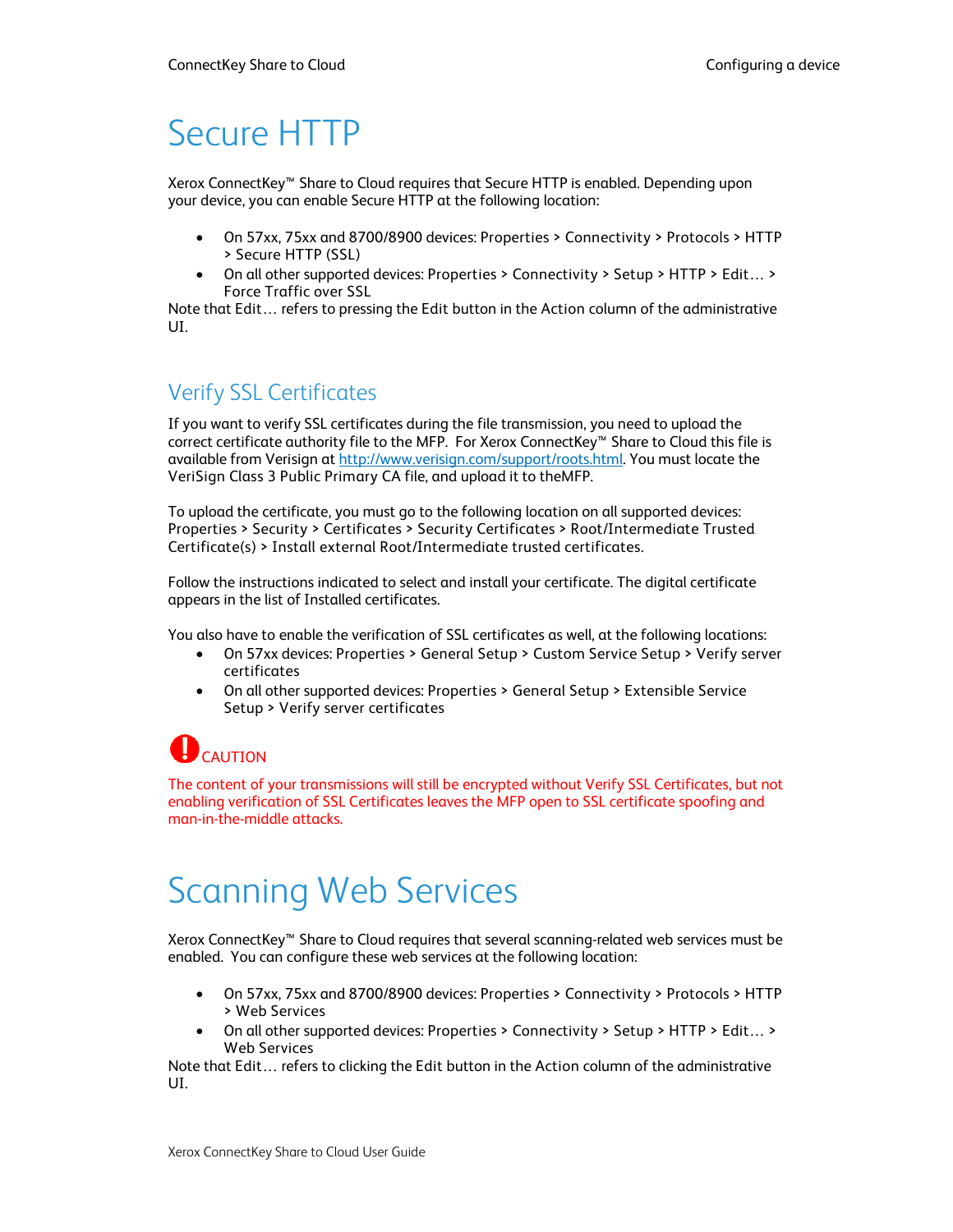The following services must be enabled:

- Job Management Extension
- Scan Extension
- **Scan Template Management**
- **•** Device Configuration
- Extensible Service Registration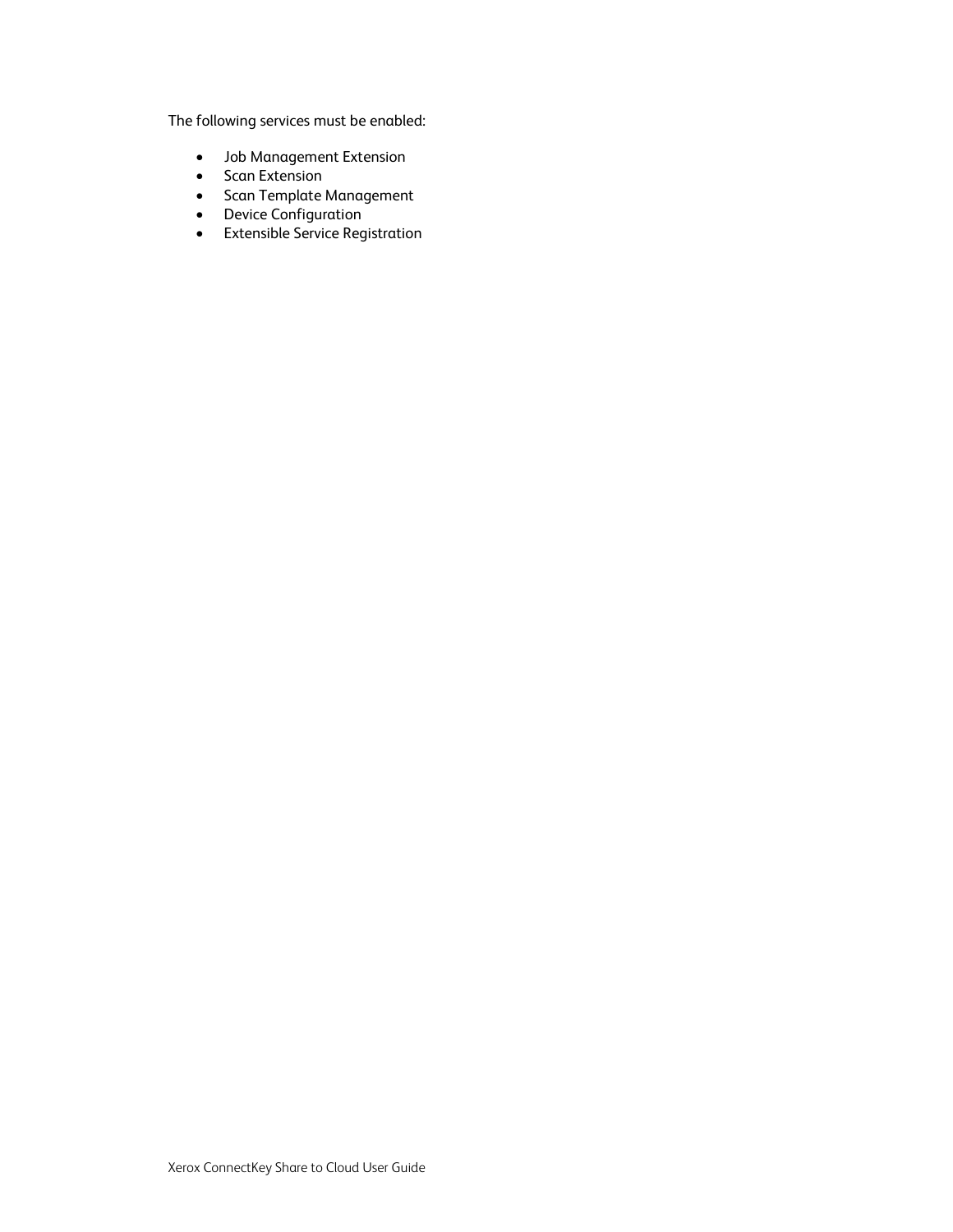# <span id="page-19-0"></span>**Troubleshooting**

### <span id="page-19-1"></span>Identification

| Problem                                                                                                                   | Solution                                                                                                                                                                                                                                             |  |
|---------------------------------------------------------------------------------------------------------------------------|------------------------------------------------------------------------------------------------------------------------------------------------------------------------------------------------------------------------------------------------------|--|
| The application fails to install on<br><b>MFP</b>                                                                         | $\checkmark$ Validate that the MFP is properly connected<br>to the network and functioning<br>Validate that the MFP has the correct level of<br>✓<br>firmware                                                                                        |  |
| The application installed<br>successfully but both the icon<br>displays as '???? instead of the<br>orange ConnectKey icon | Validate that the device proxy server is<br>$\checkmark$<br>configured correctly, including the port<br>number<br>Validate DNS is enabled and DNS server IP<br>$\checkmark$<br>addresses are correct                                                 |  |
| DNS error message when<br>ConnectKey Cloud button is pressed<br>on the MFP user interface panel                           | $\checkmark$<br>Validate that DNS is enabled and the DNS<br>server IP addresses are correct                                                                                                                                                          |  |
| installed<br><b>The</b><br>application<br>successfully and the UI worked, but<br>scanning failed                          | Check that job management is enabled and the<br>$\checkmark$<br>template permissions are correct                                                                                                                                                     |  |
| Application screen performance<br>slow on the MFP user interface<br>panel                                                 | $\checkmark$<br>Check to see if the device is using wireless<br>network connectivity. If so, change to a<br>wired connection.<br>Validate that DNS is enabled and configured<br>✓<br>correctly, and that the DNS server IP<br>addresses are correct. |  |
| Failure to connect to application on<br>the MFP, network connection<br>timeout.                                           | Press the yellow-colored button twice at the<br>$\checkmark$<br>MFP and re-enter the application.                                                                                                                                                    |  |
| MFP will not move past the entry<br>screen and the progress bars do not<br>iterate                                        | $\checkmark$<br>Verify that the required web services are<br>enabled.                                                                                                                                                                                |  |
| MFP requires a SalesForce security<br>token.                                                                              | Contact SalesForce.com, from where you will<br>$\checkmark$<br>receive a security token, which you then have<br>to enter.                                                                                                                            |  |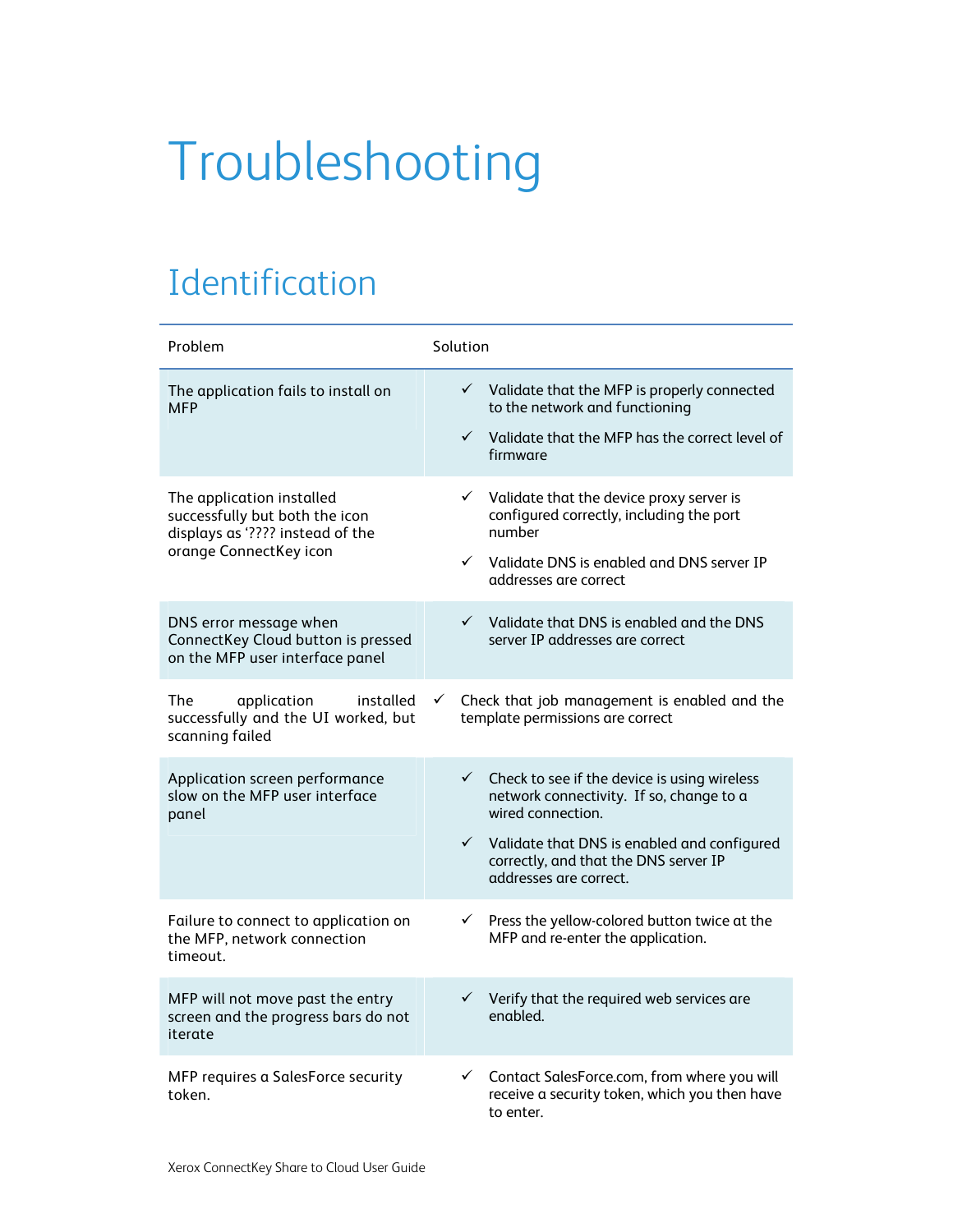**Certification validation fails on the MFP side.**

 $\checkmark$  Upload both the Trusted Root Certificate and any Intermediate certificates to the device.

### <span id="page-20-0"></span>Working with Support

If you need support, your Xerox technical support representative may request that you re-run the installation steps.

- 1. Run the installer as before.
- 2. Select the MFP using the discovery method or enter the IP address.
- 3. Since the device has already been licensed, click on the **Lookup license** button to retrieve the device's license.
- 4. Click on **Uninstall**.
- 5. Click on **Settings > Troubleshooting**.
- 6. Reinstall ConnectKeyTM Share to Cloud on the MFP.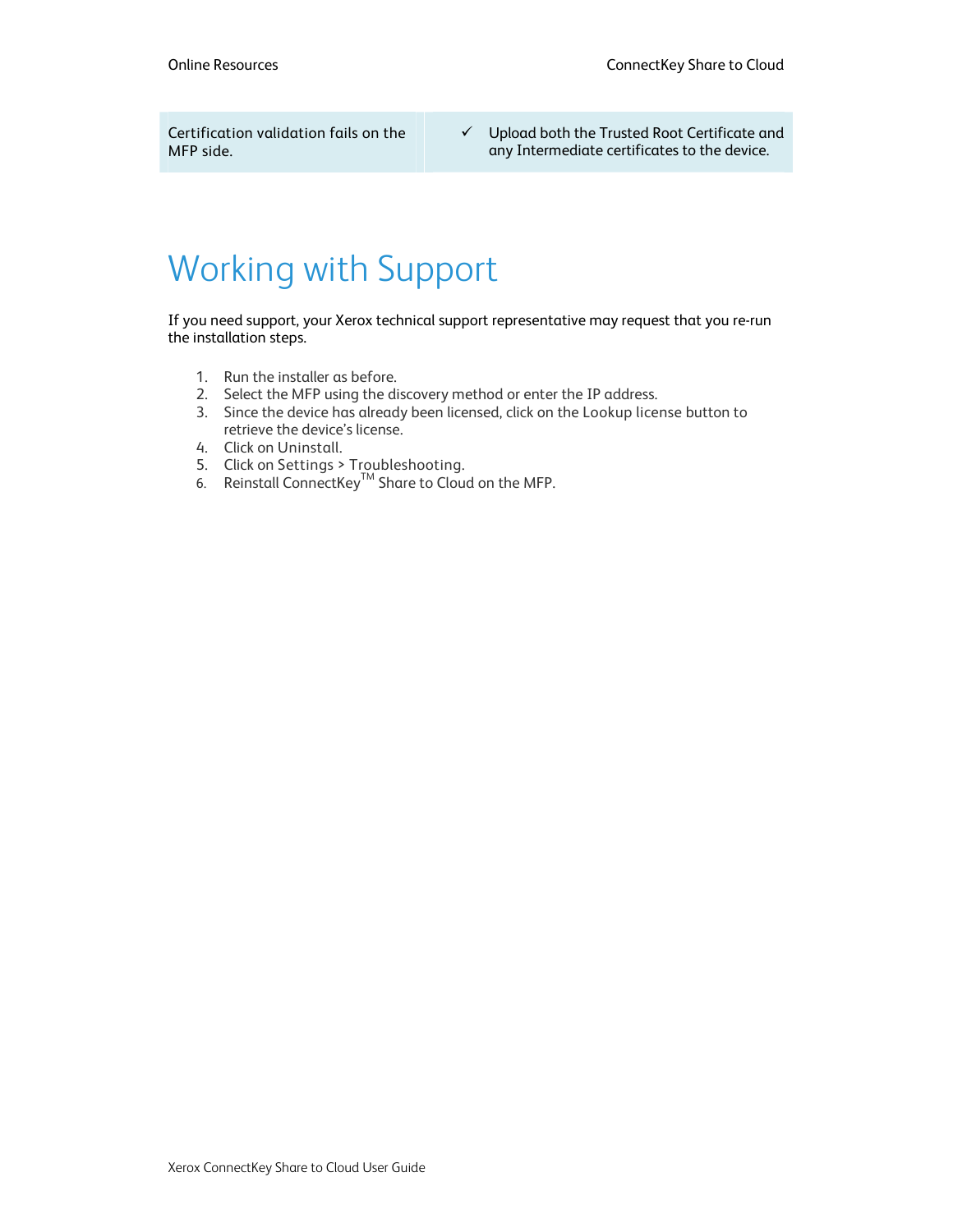## <span id="page-21-0"></span>**Online Resources**

For the latest information on supported devices, check http://www.xerox.com/sharetocloud.

For the latest on-line knowledge base, check <http://www.xerox.com/sharetocloud>.